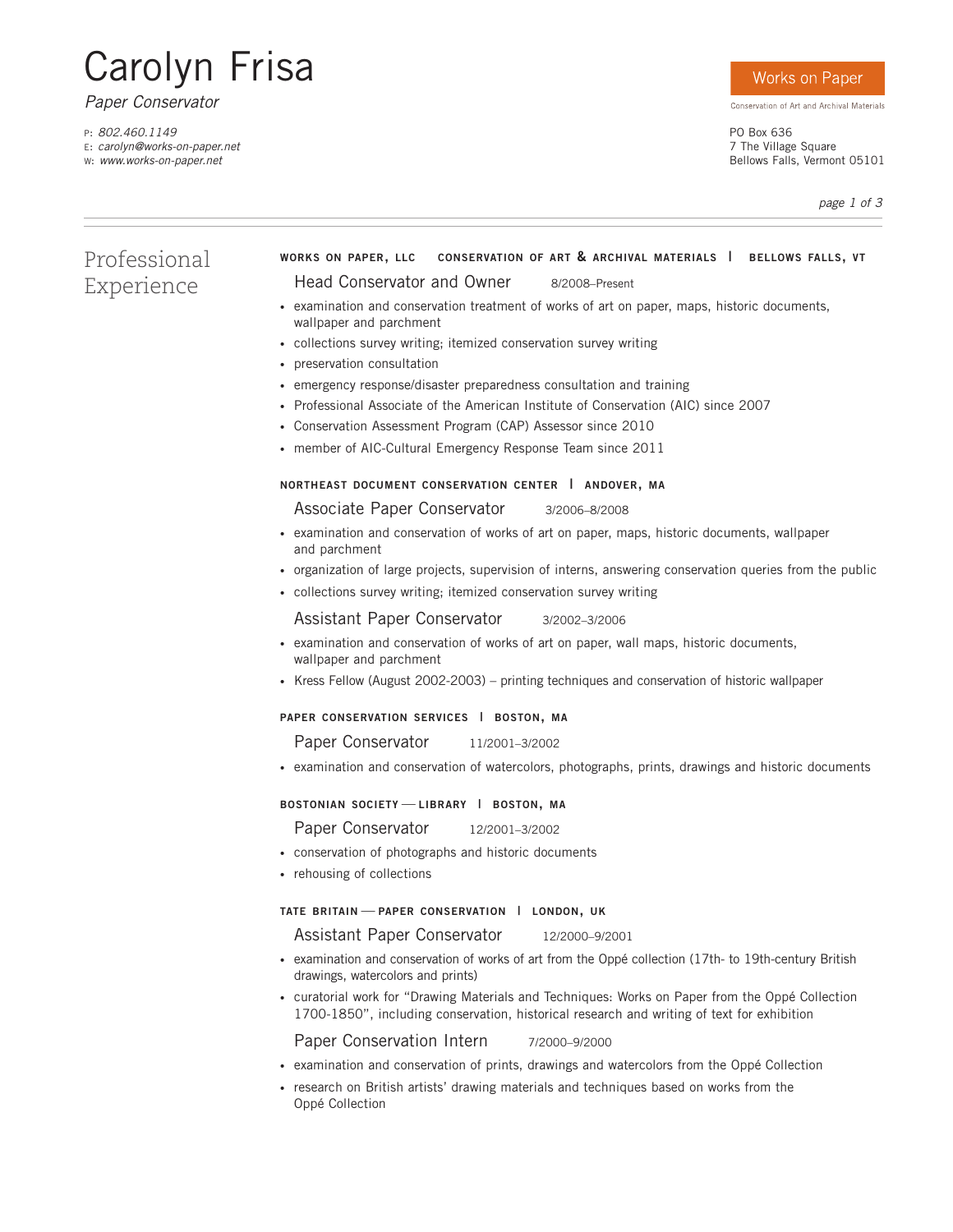| Professional<br>Experience<br>Continued            | BRYN MAWR COLLEGE-ART AND ARCHAEOLOGY COLLECTIONS   BRYN MAWR, PA<br><b>Curatorial Assistant</b><br>1/1999-5/1999<br>• condition assessment of works of art on paper, collections cataloguing and organization<br>DOBSON STUDIOS (PRIVATE CONSERVATION STUDIO)   ARLINGTON, VA<br><b>Conservation Assistant</b><br>6/1998-9/1998<br>• examination and conservation of works on paper, textiles and easel paintings                                                                                                                                                                                                                                                                                                                                                                                                                                                                                                                                                                                                                                                                                                                                                                                                                                |  |  |
|----------------------------------------------------|---------------------------------------------------------------------------------------------------------------------------------------------------------------------------------------------------------------------------------------------------------------------------------------------------------------------------------------------------------------------------------------------------------------------------------------------------------------------------------------------------------------------------------------------------------------------------------------------------------------------------------------------------------------------------------------------------------------------------------------------------------------------------------------------------------------------------------------------------------------------------------------------------------------------------------------------------------------------------------------------------------------------------------------------------------------------------------------------------------------------------------------------------------------------------------------------------------------------------------------------------|--|--|
|                                                    |                                                                                                                                                                                                                                                                                                                                                                                                                                                                                                                                                                                                                                                                                                                                                                                                                                                                                                                                                                                                                                                                                                                                                                                                                                                   |  |  |
|                                                    | PAINT ANALYSIS UNIT, UNIVERSITY COLLEGE LONDON   LONDON, UK<br>Conservation / Pigment Analysis Assistant<br>4/1998<br>• condition assessment of 17th-century Northern European paintings for auction houses<br>• pigment analysis of European oil paintings                                                                                                                                                                                                                                                                                                                                                                                                                                                                                                                                                                                                                                                                                                                                                                                                                                                                                                                                                                                       |  |  |
| Education                                          | CAMBERWELL COLLEGE OF ARTS, THE LONDON INSTITUTE   LONDON, UK<br><b>MA Paper Conservation</b><br>9/1999-12/2000<br>BRYN MAWR COLLEGE   BRYN MAWR, PA<br>BA History of Art, cum laude<br>8/1995-5/1999<br>UNIVERSITY COLLEGE LONDON   LONDON, UK<br>History of Art with Material Studies (junior year abroad)<br>9/1997-6/1998                                                                                                                                                                                                                                                                                                                                                                                                                                                                                                                                                                                                                                                                                                                                                                                                                                                                                                                     |  |  |
| Professional<br>Workshops<br>and Lectures<br>Given | • Emergency Response and Recovery of Wet Library Special Collections<br>Mason Library, Keene State College 9/2012<br>• Preservation of Large Format Archives<br>New Hampshire State Archives Group Annual Meeting 5/2012<br>• Preserving Family Archives<br>Preservation Week at Keene Public Library 4/2012<br>• Conservation of Works on Paper<br>Plainfield Historical Society 3/2012<br>• Care & Conservation of Historic Wallpaper<br>Rockingham Historical Commission Lecture Series 3/2012<br>• Artifact Labeling 102<br>VT League of Historical Societies and Museums Annual Meeting 11/2011<br>• Artifact Labeling 101<br>VT League of Historical Societies and Museums Annual Meeting 10/2010<br>• Collections Management Policy<br>Adirondack History Center 10/2010<br>• Care and Conservation of Paper Collections<br>The Woodlawn Museum 3/2006<br>• Up Against the Wall: Care and Conservation of Historic Interior Surfaces<br>NEMA Annual Conference 11/2003<br>• Care and Conservation of Historic Wallpaper: Case Studies from the Longfellow House<br>NYU Conservation Department 10/2003<br>• Gallery talk for 'Drawing Materials and Techniques: Works on Paper from the Oppé Collection<br>1700-1850', Tate Britain 8/2001 |  |  |